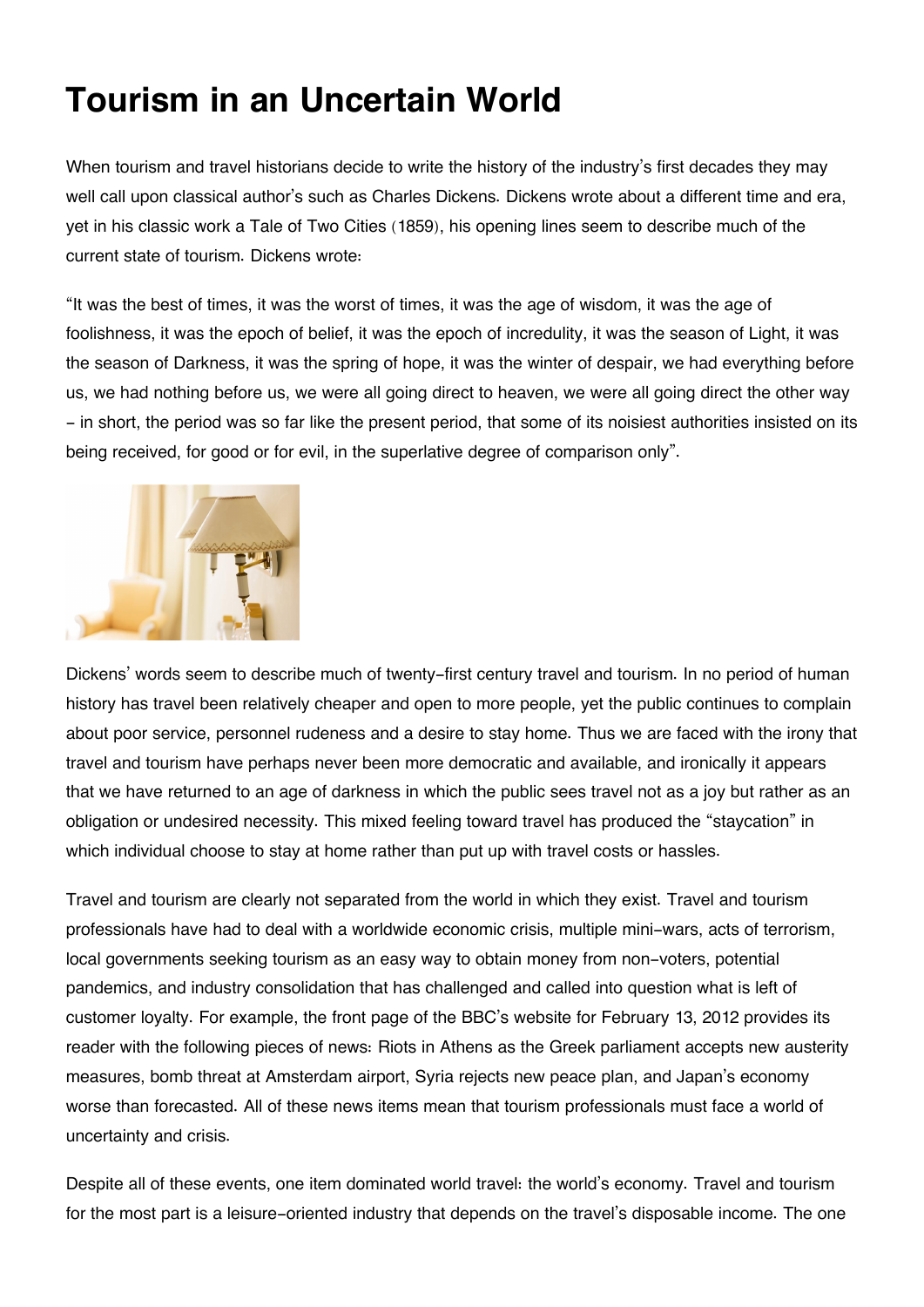great exception to this rule would appear to be the business traveler, but during difficult economic times, businesses too have a tendency to cut back on travel.

While after several years of a downward spiral, business travel appears to be on the increase, however this recovery is fragile and another economic downturn can impact this important travel and tourism component. Smart tourism and travel professionals will need to find ways to allow business travelers to create the combined business-and-leisure travel experience.

This reliance means that when the economy coughs tourism is likely to catch pneumonia. If 2011 was a challenging year, 2012 may provide the industry with even greater challenges. Despite governments' abilities to demonstrate statistical creativity both unemployment and under-employment continue at record levels. Because governments tend not to count the unemployed or those who have simply dropped out of the workforce, the challenge to a disposal income dependent industry is far greater than governments would ask us to believe.

To further add challenges to the tourism professional's life food and fuel prices continued to soar. Added to this level of economy malaise, family incomes decreased and consumer confidence continued to be low. While the Obama administration continues to put a happy face on suffering, seeking buy off the electorate by means of faux-income redistribution, the situation in Europe appears to be even worse.

Despite all of these economic challenges the tourism and travel picture is not as dismal as we might at first expect. For example, around the world nations are developing travelers' bills-of-rights. These bills of rights provide extra legal protection to weary travelers. Tourism companies have come to understand that they must serve and protect their visitors or face potential law suits and police departments around the world are establishing TOPPS (Tourism Oriented Policing/Protection Services) units in which the safety and security or travelers is a top priority.



With a world ever more dangerous, tourism officials will need to make security and safety their number one priority. From cruise travel to hotel security, from protecting iconic sites to assuring a safe food and water supply traveler safety and security will present new challenges to the tourism industry.

Here is a quick synopsis of some of the industry's major components.

- Airlines. The airline industry continued to see consolidation and cutbacks in both service and frequency of flights. Both European and US carriers are now famous for poor service, higher prices, and more fees. On the brighter side, first class travel especially on Asian airlines has increased and is now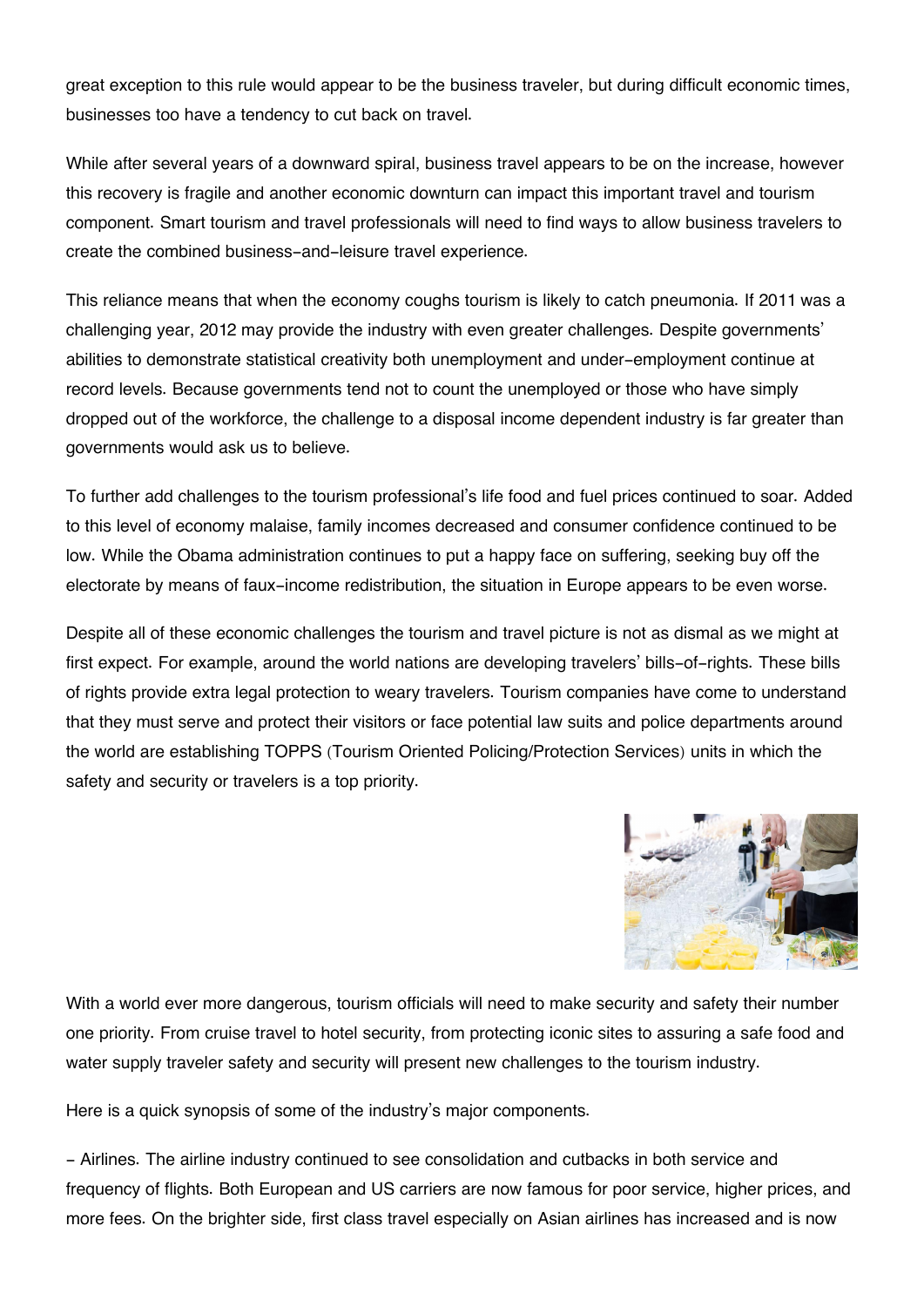better than ever. Furthermore airport officials are beginning to hear the public and coming to realize that they must decrease the hassle travel security factor while still providing state-of -the–art travel protection.

- Rental cars. This has been a bright spot within the travel industry and the rental car industry has become a viable alternative to air travel. For example in both Europe and the US rental car companies have decreased significantly the paperwork and hassle factor, they have improved customer service and in many places have created off-site rental agencies that help travelers to avoid the expensive cost of parking at an airport and paying airport usage fees.

- Hotels and Restaurants. Customers continue to express greater satisfaction with many hotels and despite the rise in restaurant prices, seem to be satisfied with out of home dinning opportunities. Hotels have, for the most part, found ways to contain costs, and increase customer service. An increasing number of hotels have found ways to work with travelers' schedules so that travelers no longer have to deal with the challenges of late check-ins and early check-outs One major problem for both restaurants and hotels is the need of free business travel services such as "wi-fi" access. This is especially true as business travelers switch from laptop computers to electronic tablets.



There are a number of ways that the travel and tourism industry can face any potential challenge or threat. Among these are:

Good customer service goes a long way in solving many problems. Travel professionals may not be able to change the world, but how they choose to deal with the world impacts bottom lines. The industry dare not forget that it must promote customer service and find ways to use the smile as a major marketing tool. Travel professionals need to get the message through to all front line personnel that the traveler is the customer and not the enemy! Keep prices as low as possible. No one has to take a vacation, provide travelers with good value and they will return. No one expects something for nothing, but no one wants to be taken advantage of either. Value for dollar (or value for euro, yen etc) is especially important when the world's economy is far from stable Create travel bundles or packages. Often a travel package is less expensive and provides local businesses with an economic boost. Creative bundling may be one of the new building blocks of tourism, Go beyond marketing. Too many travel and tourism professionals see themselves as nothing more than another form of marketers. Hospitality is a lot more than mere marketing. If you see a problem, fix it rather than try to explain it away. Brilliant results come about when we show others that travel and tourism is all about creating positive memories that will last a lifetime. Return to the basic three building blocks of tourism: create satisfaction by providing good security, good